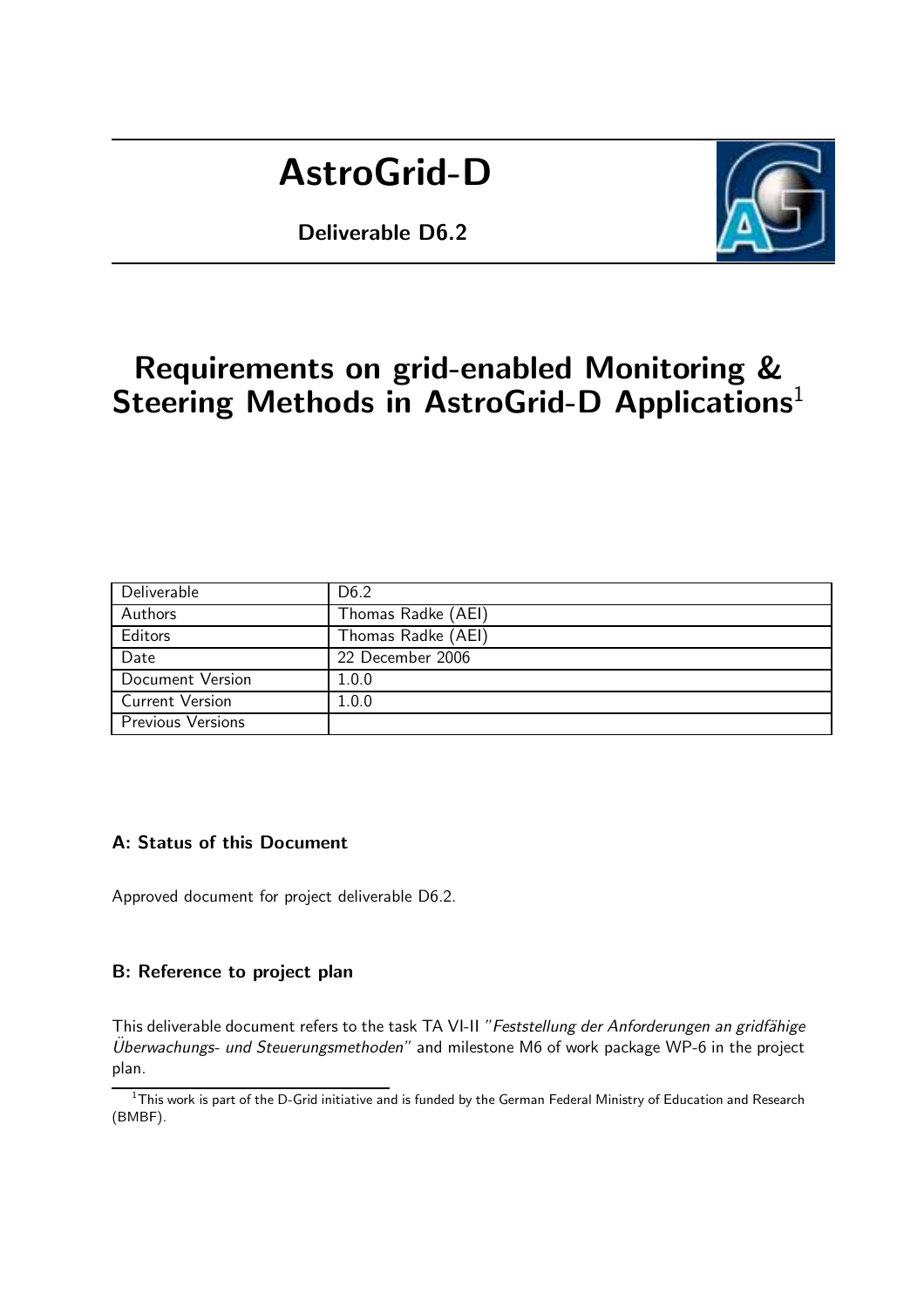# C: Abstract

This document describes the requirements of individual use cases on grid-enabled monitoring and steering methods in AstroGrid-D applications.

## D: Changes History

| Version | <b>Date</b>      | <b>Name</b>  | <b>Brief summary</b>                                               |  |
|---------|------------------|--------------|--------------------------------------------------------------------|--|
| 0.1.0   | 20 November 2006 | Thomas Radke | Working Draft Creation                                             |  |
| 0.1.1   | 21 November 2006 | Thomas Radke | Introduction and Requirements Overview                             |  |
| 0.1.2   | 23 November 2006 | Thomas Radke | Specific Requirements Added                                        |  |
| 0.1.3   | 24 November 2006 | Thomas Radke | Finished Requirements, Outlook Added                               |  |
| 0.2.0   | 1 December 2006  | Thomas Radke | Working Draft submitted to entire Project with Request for         |  |
|         |                  |              | Comments                                                           |  |
| 0.2.1   | 8 December 2006  |              | Thomas Radke   Comments and Suggestions from Project Members Added |  |
| 1.0.0   | 22 December 2006 | Thomas Radke | Document finally approved                                          |  |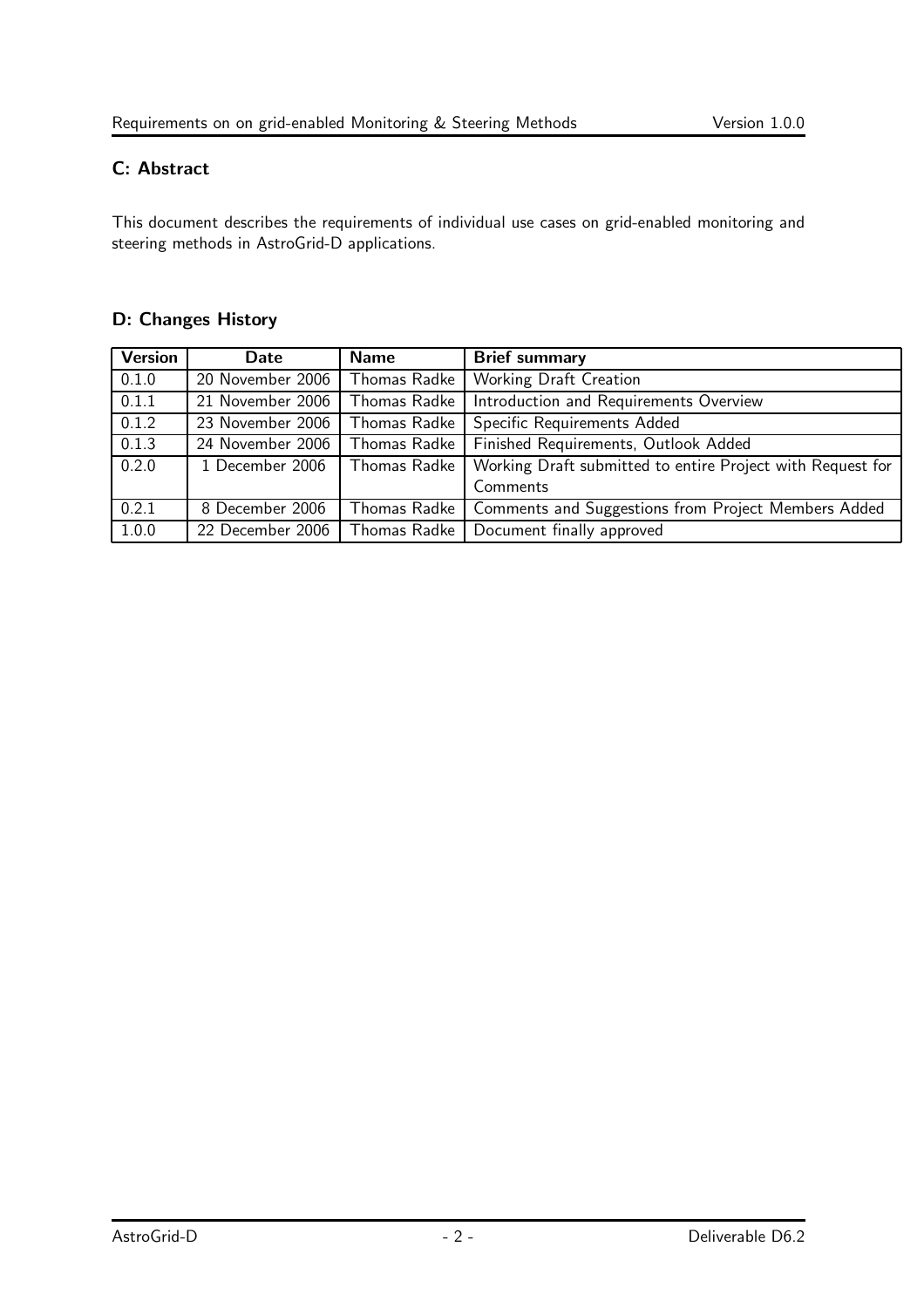E:

# **Contents**

|             |                   | 1 Introduction                                                               |     |
|-------------|-------------------|------------------------------------------------------------------------------|-----|
| $2^{\circ}$ |                   | <b>Requirements</b>                                                          | 5   |
|             | 2.1               | Interactive Access to stdout/stderr Logs resources resources in the set of 5 |     |
|             | $2.2^{\circ}$     |                                                                              |     |
|             | 2.3               |                                                                              |     |
|             |                   |                                                                              | - 8 |
|             |                   | 3 Further Steps                                                              | q   |
|             | <b>References</b> |                                                                              |     |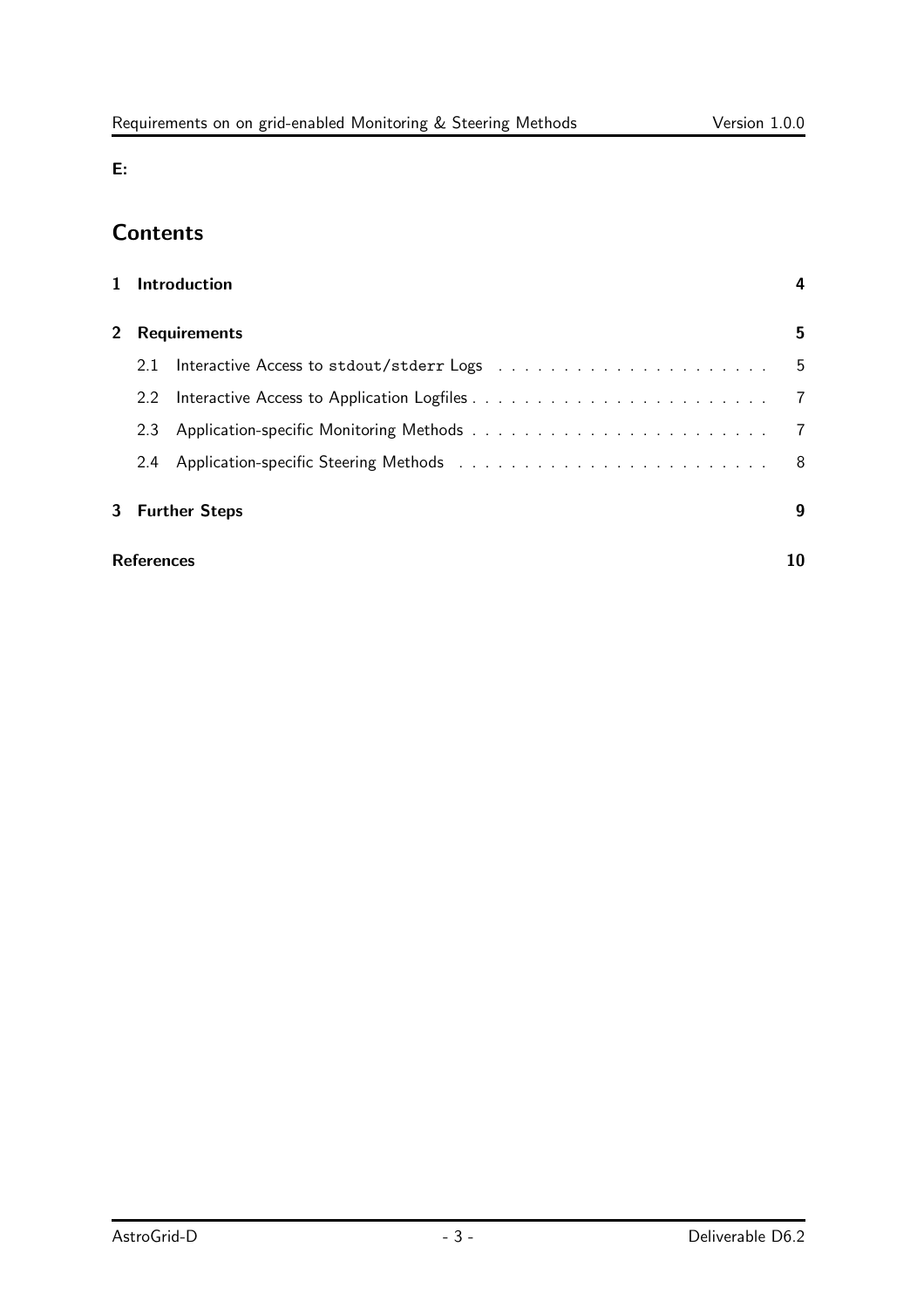# 1 Introduction

Based on the information gathered in the use case enquiry about AstroGrid application scenarios, this document determines the WP-VI-specific requirements on grid-enabled monitoring & steering methods. It also incorporates the results from the analysis of already existing monitoring and steering facilities in AstroGrid applications as described in the first deliverable of this Working Group (D6.1: "Existing Monitoring & Steering Functionality in AstroGrid-D Applications" [1]).

Monitoring & steering methods are required mostly by astrophysical simulation applications. Data analysis codes typically do not need interactive steering, and monitoring methods are used here mainly for debugging purposes. Robotic telescopes (RTs) will have their own monitoring/steering capabilities built-in. Because actual work on RTs is scheduled to start not before the first year into the project, no RT-specific requirements are contained in this document. Instead, they will be assessed in a following requirements enquiry.

Based on the list of detailed requirements on application monitoring & steering as described in this document, the next task in Working Group VI will be to define an overall architecture which outlines the necessary steps towards the design and implementation of generalized grid-enabled monitoring and steering methods for AstroGrid. Such an architectural design will then be presented in the upcoming D6.3 deliverable design document.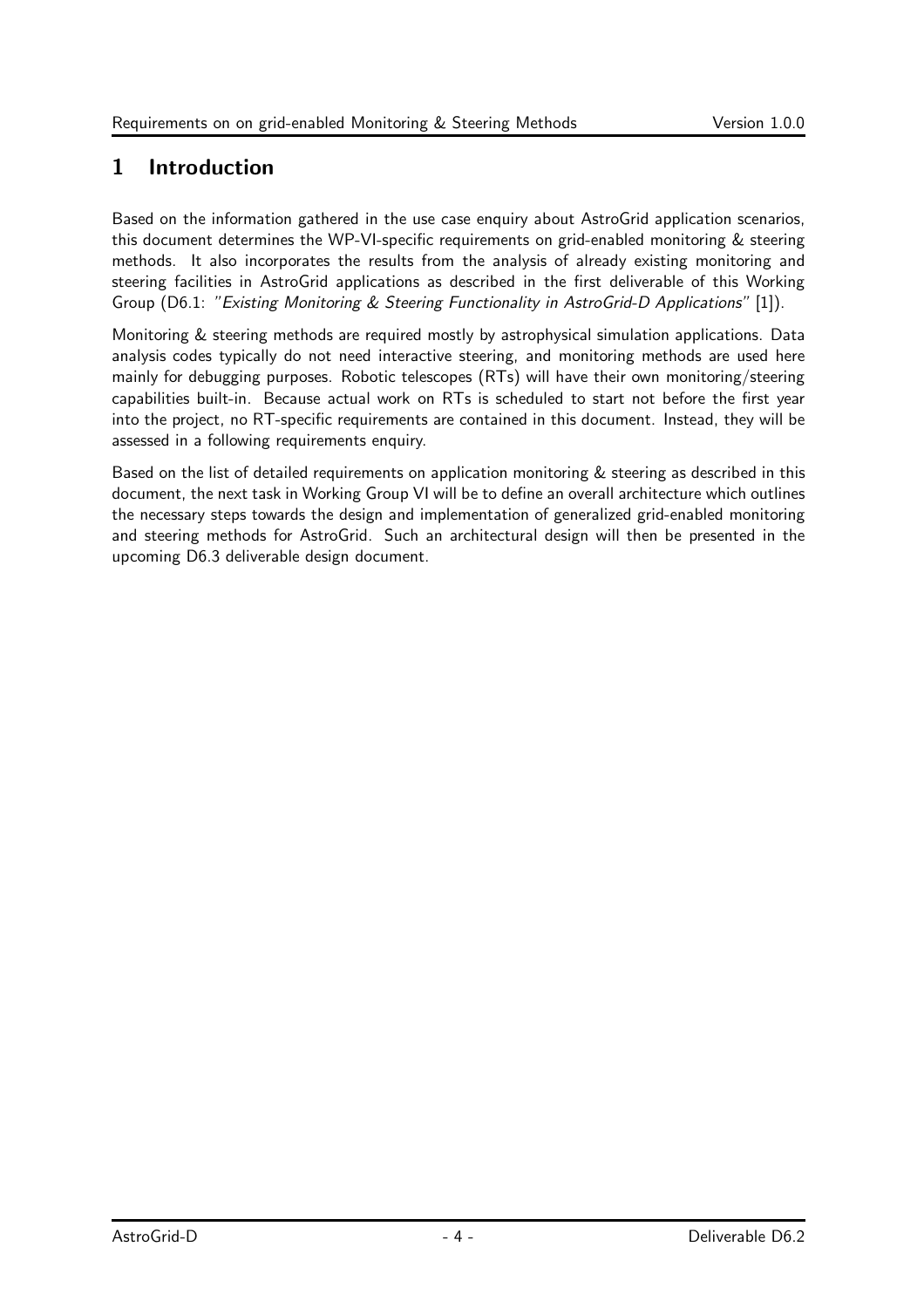# 2 Requirements

Given the AstroGrid use case descriptions in [1] and [2], a list of concrete requirements is derived in the following. Also named are interdependencies of Working Group VI with other work packages.

Because many use cases have very similar requirements especially in terms of monitoring, the individual requirements have been generalised into different classes:

- 1. interactive access to stdout/stderr logs
- 2. interactive access to application logfiles
- 3. application-specific monitoring methods
- 4. application-specific steering methods

Each class, which is described in a separate subsection, lists the use cases for which this requirement is relevant, hence each use case itself may be listed in multiple classes.

Table 2 denotes the mapping of individual use cases and their abbreviations as used in the following requirements descriptions. The list of use cases and their numbering scheme corresponds to the results obtained from the use case inquiry taken at the beginning of the project.

Only such uses case are listed which did actually specify concrete requirements on application monitoring and steering. The full list of AstroGrid use cases and their descriptions are available on the AstroGrid intranet webpages [2].

| Use Case Number | Title                       | Responsible |
|-----------------|-----------------------------|-------------|
| UC1             | <b>NIRVANA</b>              | AIP         |
| UC2             | AMIGA                       | AIP         |
| UC <sub>3</sub> | $NBODY6++$                  | ZAH         |
| UC <sub>4</sub> | <b>DYNAMO</b>               | AIP         |
| UC <sub>5</sub> | Cactus                      | AEI         |
| UC <sub>6</sub> | Gadget                      | AIP/MPA     |
| UC7             | <b>Astrometric Matching</b> | <b>MPE</b>  |
| UC <sub>8</sub> | ClusterFinder               | <b>MPE</b>  |
| UC11            | Millenium Processing        | <b>MPE</b>  |
| <b>UC12</b>     | GEO600                      | AFI         |

Table 2: AstroGrid Use Cases with requirements on monitoring and steering

#### 2.1 Interactive Access to stdout/stderr Logs

#### Required in use cases: UC3, UC5, UC6, UC8, UC11, UC12

#### Local jobs:

Many applications print runtime information to stdout and important notification, warning, and error messages to stderr. When started interactively, users can directly follow a local job's progress by monitoring the stdout/stderr streams on the console.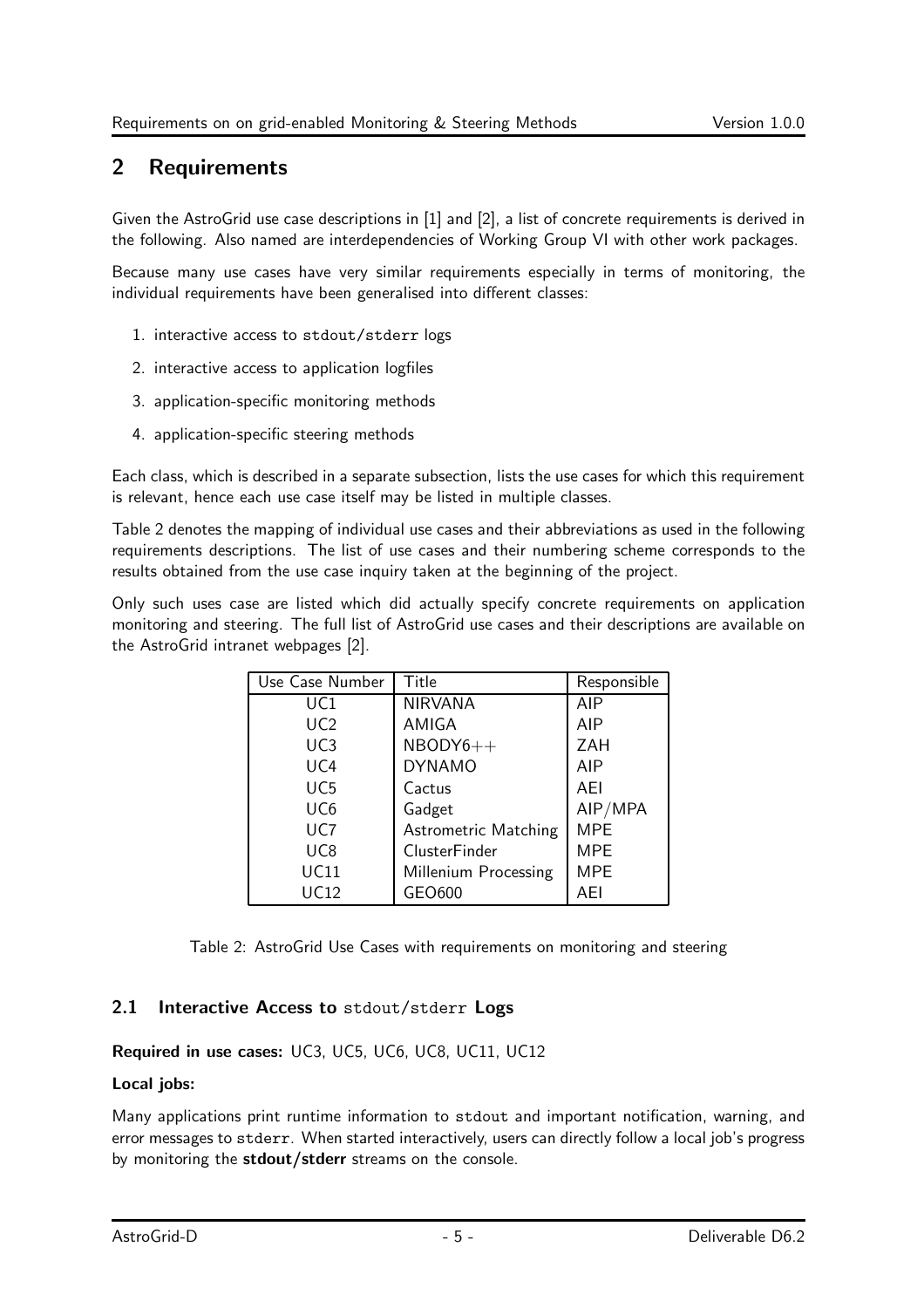For non-interactive jobs (eg. a simulation submitted as a batch job to a cluster resource), the queuing system takes care of redirecting stdout/stderr into job-specific logfiles as specified in the user's batch script; depending on how the queuing system is configured, intermediate logfiles are created and being written to while the job is running, and moved to their final user-specified location only after the job has finished. In such a case the user needs some knowledge about the local queuing system's naming scheme (eg. a filename template "<pbs server>.<pbs jobid>") and output location (eg. PBS SPOOLDIR as a local spool directory on the first node where the job is running) for intermediate logfiles. This logic can be hidden in a (queuing system specific) helper script which determines the names of a batch job's intermediate logfiles and fetches them from their location.

In general, for non-interactive jobs stdout/stderr information is written into logfiles, and a user who wants to monitor the progress of these jobs typically checks the latest contents of such files periodically (eg. using the UNIX command tail  $-f$ ).

#### Grid jobs:

For Grid jobs, stdout/stderr monitoring should work similarly as for local jobs: interactively started jobs can be monitored directly on the console, whereas monitoring of non-interactive jobs requires access to their logfiles. The Globus framework itself already provides commands (globus-job-get-output, globus-job-get-output-ws[3]) to fetch remote logfiles of simple Grid jobs (ie. ones that were not submitted as batch jobs to some local queuing system); only the job ID – or some equivalent unique contact address as created during grid job submission – must be specified, names and location of stdout/stderr logfiles are handled internally by the Globus job manager.

For non-interactive Grid jobs submitted as batch jobs, the coupling between the Globus job manager and the local queuing system may be such that logfiles become accessable to Globus only after the job has finished; intermediate logfiles are managed by the local job manager only, and not passed on to Globus. In this case, a higher-level service on top of Globus seems necessary which determines the configuration of the local queuing system (filename template for intermediate logfiles, location of local spool directory) and then uses basic Grid file management services (eg. GridFtp) to fetch such logfiles.

#### Conclusion:

Monitoring should be straightforward for simple Grid jobs: the Grid job management service (as being developed in AstroGrid's working group WG-V) must – in addition to the submission of Grid jobs – also provide the corresponding Globus commands to monitor the job's stdout/stderr output at runtime.

For Grid jobs submitted to a batch system, a proprietary solution is needed to provide the functionality missing in the standard Globus toolkit: the names and location of intermediate logfiles for batched jobs must be determined, eg. by querying the AstroGrid information service (as being developed in working group WG-II) about metadata for the given local queuing system configuration. Then standard Grid file management services (as being developed in working group WG-III) are used to fetch these files by the client. Special care needs to be taken to prevent the consistency of files which are still open and being written to: a local copy of the current intermediate logfile contents may need to be created and transfered.

Only job owners should be allowed to monitor their applications (jobs) via interactive logfile access.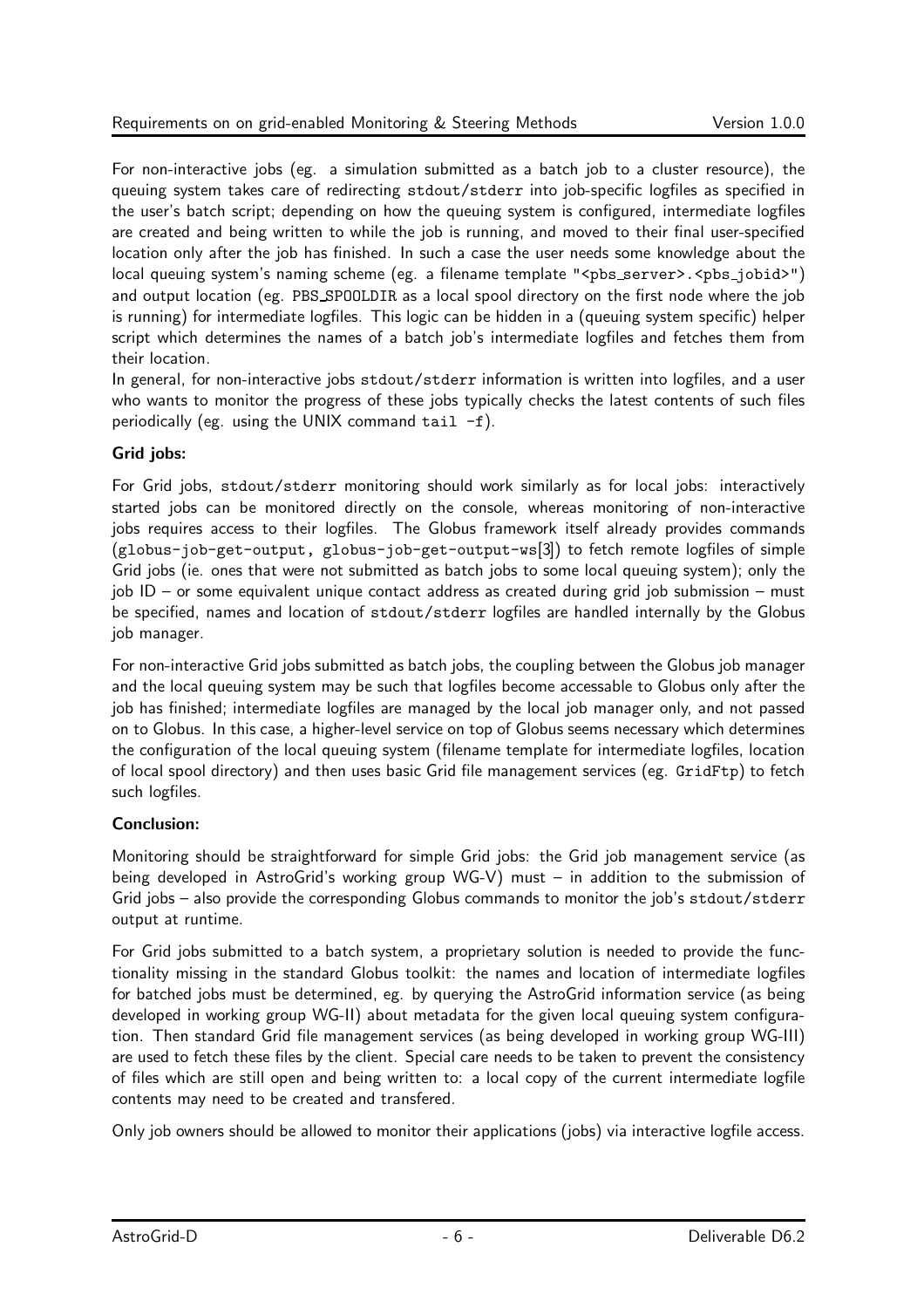## 2.2 Interactive Access to Application Logfiles

### Required in use cases: UC1, UC2, UC3, UC4, UC5, UC6, UC8

In addition to writing to stdout/stderr, some AstroGrid applications also create their own logfiles and continuously append runtime information for monitoring the job's progress, or even to publish intermediate results. The names and location of such logfiles are solely determined by the application itself and therefore specific for each individual AstroGrid use case – they might be fixed in the code or set by the user as an application startup parameter. Apart from their different naming conventions, application-specific logfiles are typically used for monitoring in the same way as stdout/stderr logfiles: users check their latest contents periodically (eg. using the UNIX command tail  $-f$ ).

For the interactive access to application logfiles of Grid jobs, a very similar approach as for stdout/stderr monitoring of Grid jobs submitted to a batch system can be applied: in the job description which is used as input for the Grid job submission service (developed in WG-V), the user also specifies the names and location of application-specific logfiles. Such metadata about the Grid job is then stored in the AstroGrid information service (WG-II) and queried by a monitoring service (WG-VI, with support from WG-V's job management service) to determine the URLs for such logfiles. Finally, standard Grid file management services (WG-III) are used to fetch the remote logfiles by the client.

## 2.3 Application-specific Monitoring Methods

#### Required in use cases: UC3, UC5

 $UC3$  (NBODY6++) and UC5 (Cactus) have built-in monitoring methods which are very specific to the underlying application code.

The development version of the  $NBODY6++$  code already implements capabilities for remote online monitoring and data visualisation (see section 3.3.1 in [1]). A special data transfer and service protocol SEAP[4] is used to connect from a client through a GUI client interface to an NBODY6++ job running on a remote supercomputer. The connection to the application is onedirectional (from client to application) and established indirectly via a SEAP proxy machine, hence it is also possible to connect to an  $NBODY6++$  simulation running on an internal cluster node with no direct access to the (external) internet. A VISIT[4] plugin for UNICORE provides single sign-on and secure transportation facilities (based on X.509 certificates).

Due to their per se grid-awareness (the possibility to connect to a remote application and exchange data via some network protocol which is also suitable for Grid environments), the above described monitoring mechanisms seem sufficient to be used also for  $NBODY6++$  simulations submitted as Grid jobs. The SEAP proxy server will need to be configured to use the Globus ephemeridal port range (rather than its own predefined port range) in order to make it work in a Globus environment. No additional requirements are imposed.

Cactus also has sophisticated monitoring methods built into the code (see section 3.3.2 in [1]). They are based on the standard HTTP protocol: a user can use a standard web-browser to connect to a remote Cactus simulation by specifying a unique simulation URL (consisting of the hostname of the first node the job is running on, and a predetermined port number). HTTP communication channels are bi-directional (from client to application, from application back to client) and by default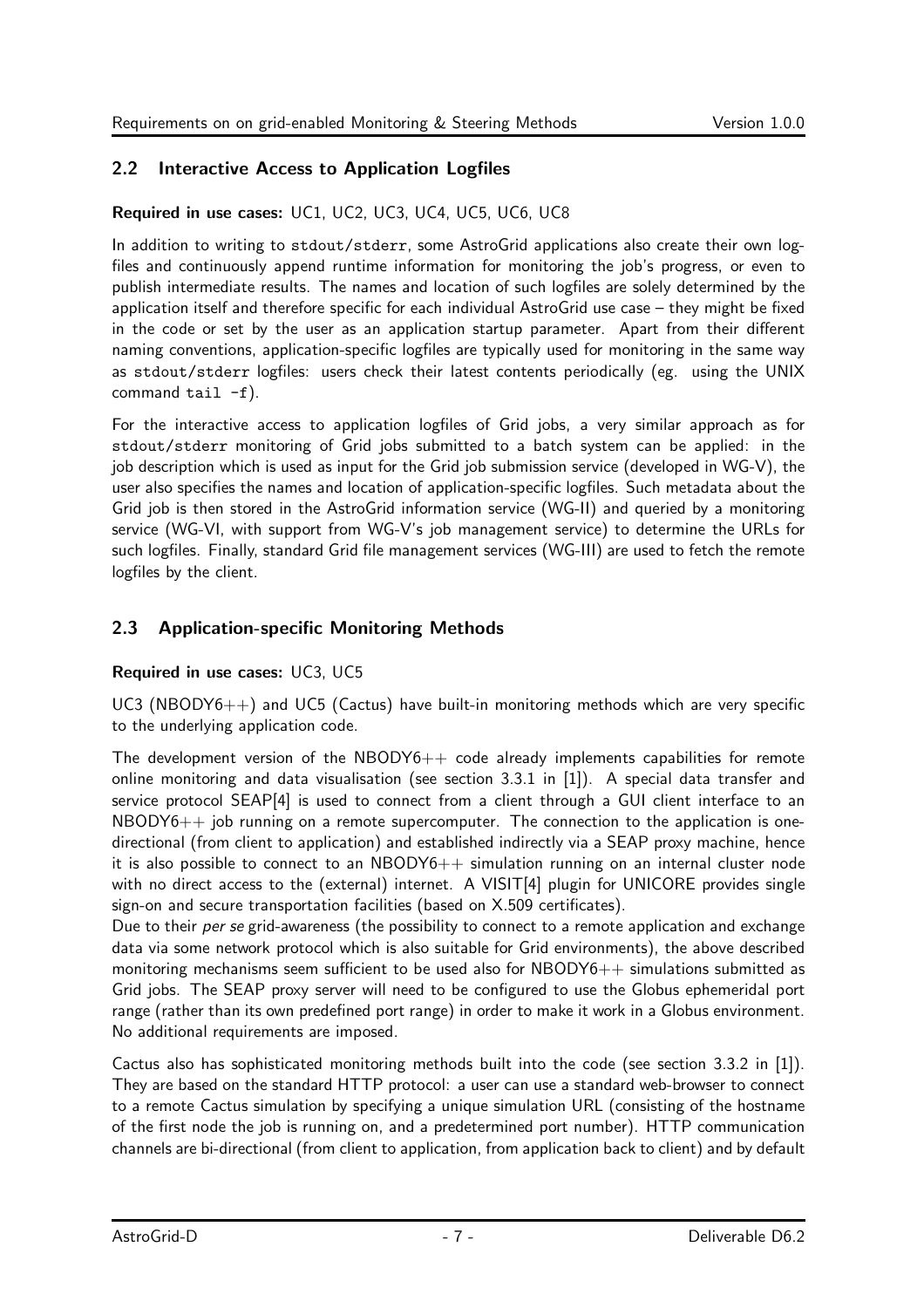established as direct connections. This usually imposes no problems for Cactus jobs running on a local resource (eg. an in-house cluster).

In a Grid environment, however, direct connections are sometimes not possible, for instance when the jobs are running on a cluster which is behind a firewall, or whose compute nodes are networked via VPN and hence invisible to the outside world. Currently users can bypass this problem manually by setting up an HTTP proxy on the cluster's head node using SSH tunnelling. In a production Grid environment this technical task should be taken over by a Grid application monitoring service which would automatically establish a proxy connection if necessary.

Because clients can also feed back information to the application (eg. in order to steer it), special care needs to be taken for security: only authorised users (eg. the job owner) should be allowed to interact with the application. Currently such security mechanisms are implemented via HTTP password authentication; for Grid jobs, however, GSI authentication should also be supported.

Another possibility of monitoring Cactus simulations is to have a job actively announce information about its progress (eg. startup/termination time) as well as other monitoring data to some external information service (WG-II) which then can be queried by users. The connection between client and application is indirect in this scenario; Cactus needs to establish only an outgoing connection to such a service which releases some of the security aspects mentioned before. However, the information service should have means to authenticate users appropriately, based on GSI user certificates.

# 2.4 Application-specific Steering Methods

#### Required in use cases: UC2, UC3, UC5

Two AstroGrid simulation code use cases UC2 (AMIGA) and UC3 (NBODY6++) provide functionality for controlled termination of jobs: a user can trigger a job to gracefully terminate by creating a special file in the job's output directory. The simulation code is periodically checking after each timestep whether such a file exists.

In order to provide this simple application steering mechanism also for Grid jobs, users need to be able to create the termination files remotely on the resource where the job is running. This can be implemented straightforward using the AstroGrid job management service (WG-V) to find out where the job is running and the file management service (WG-III) to actually create the file.

UC3 (NBODY6++) provides via the xnbody interface [5] as well a steering method: through its user interface certain parameters of the run (time step control, error margin, termination time) can be changed while the remote run is ongoing.

By grid-enabling the SEAP protocol (see section 2.3), remote steering of  $NBODY6++$  simulations is ready to be used also in a Grid context.

As described above in section 2.3, UC5 (Cactus) provides a bi-directional HTTP-based webserver interface which can be used both for monitoring and steering Cactus simulations. The requirements on this existing functionality to make it grid-aware are again: a) network connections between client and application must be established reliably even if the latter is running on a cluster with internalonly network, and b) access by users to monitor and – especially – to steer Cactus simulations must be made secure using GSI-based user authentication.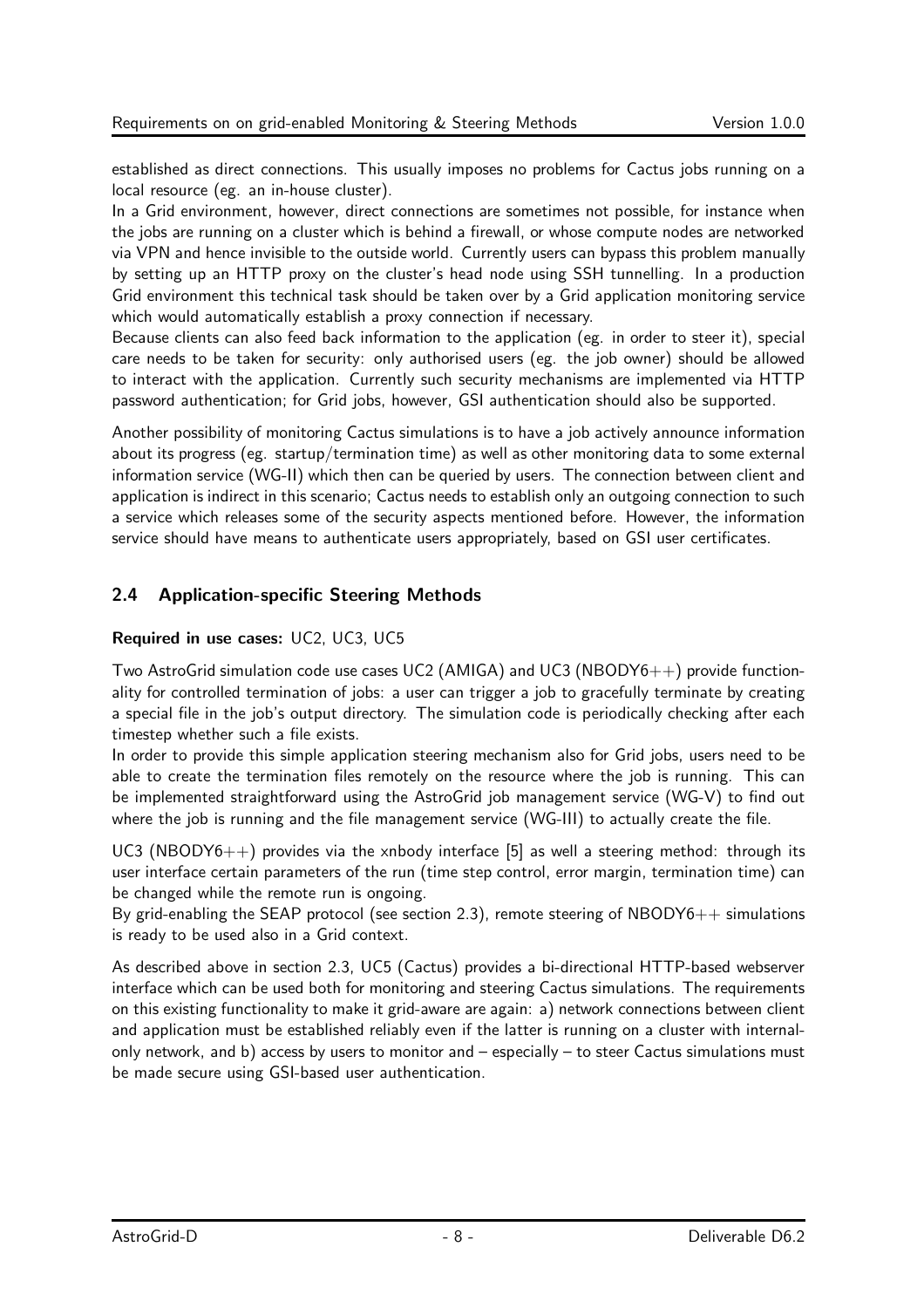# 3 Further Steps

After analysing and defining the requirements of individual use cases in this document, the next task in working group WG-VI will be to design a general architectural picture for grid-enabled monitoring & steering methods in AstroGrid applications and to come up with concrete suggestions on how the functionality necessary to meet these requirements can be implemented.

An architecture overview will be presented in the upcoming D6.3 deliverable document.